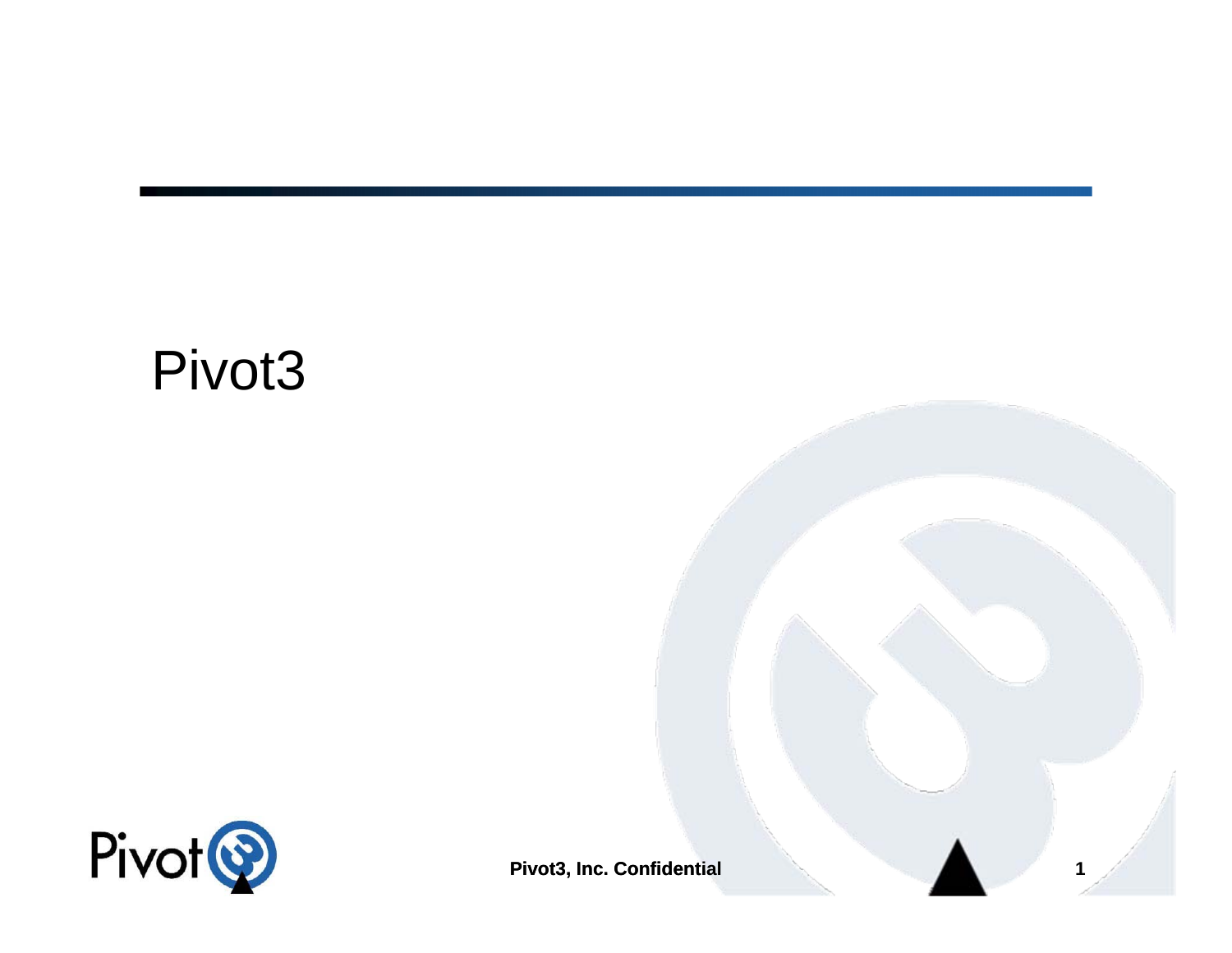#### Introduction

- Bob Fernander
	- CEO
	- Storage and Server Field Engineering, Sales, Marketing, **Business** Development & **Executive** Management:
		- Sun, Apollo, Digital, Compaq, StoredIQ, Surgient, Broadjump, **Motive**
- Bill Galloway
	- CTO & Founder
	- One of the original patent holders of RAID
	- Principal Member of Technical Staff at Compaq, holds 23 storage patents
		- Architect of Proliant Server storage systems

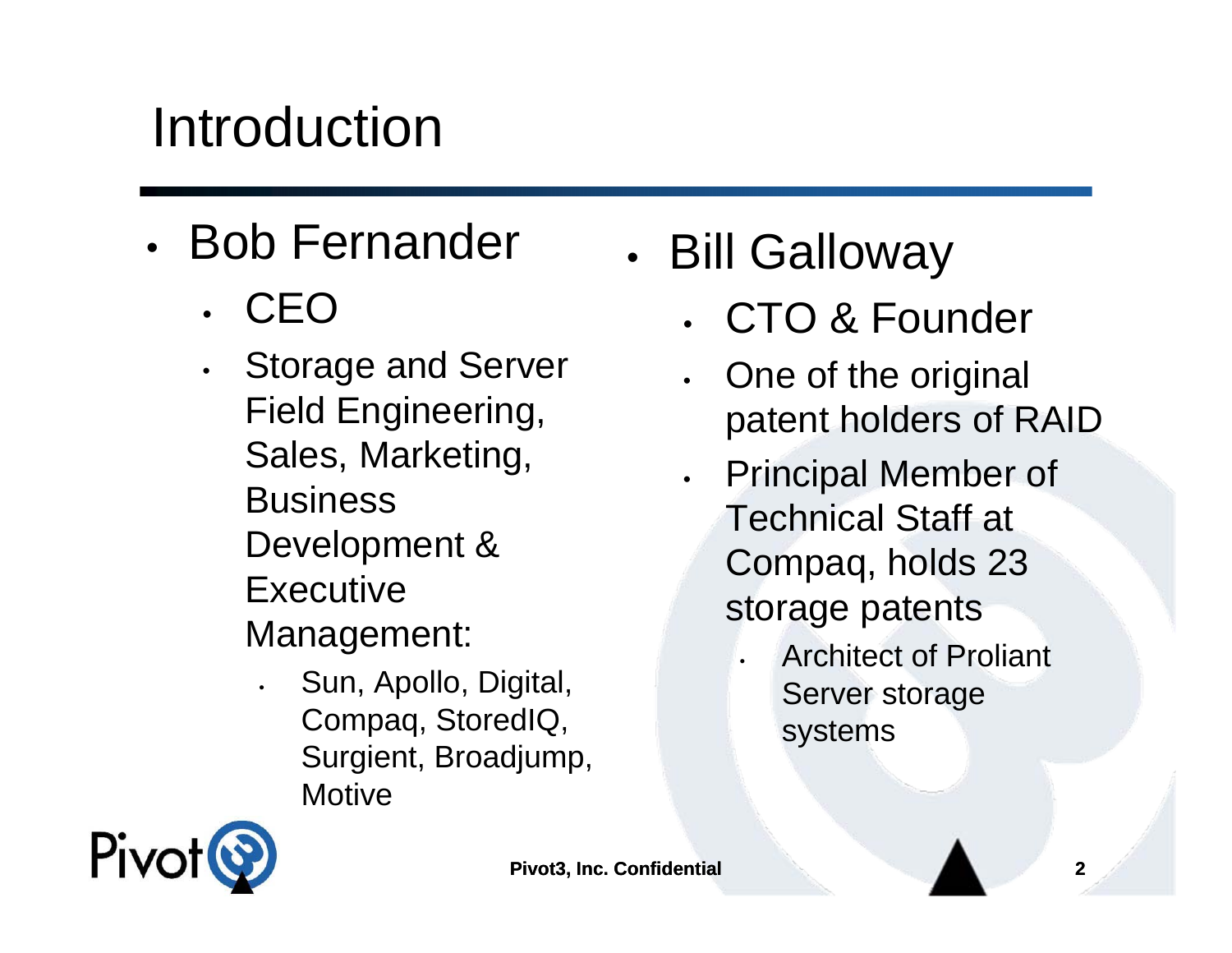#### Future Trends in Storage are not about Storage:

- or media (SSD, Optical, SAS, SATA,Tape, …)
- or scale out file systems
- or scale out block storage
- or cloud
- or tiering
- or rich media
- or data protection

The future is about starting over with a new set of requirements

#### The UNSTORAGE



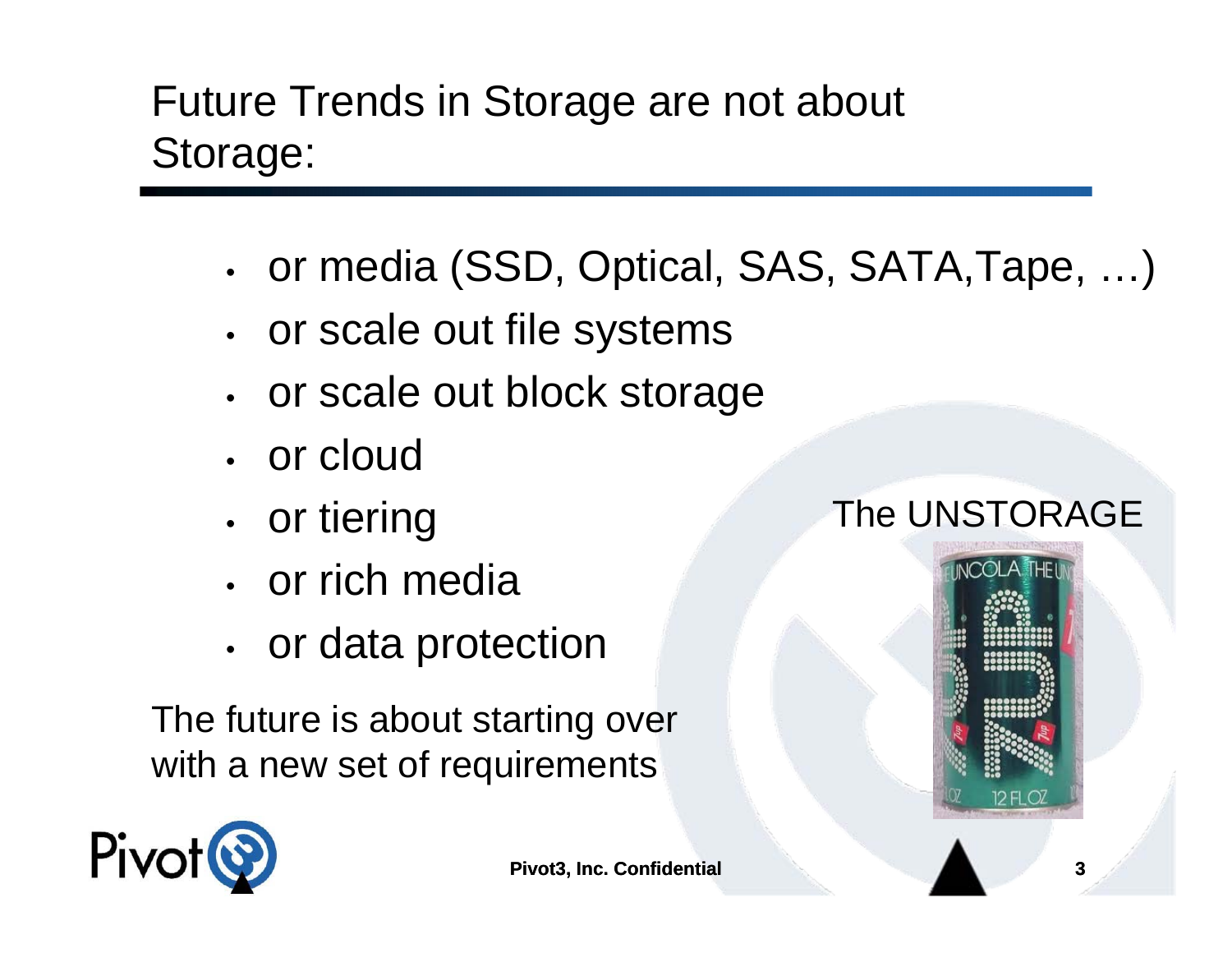Treat all data types equally Exploit all evolving media types Capacity, Cost, Performance (SAS, SATA, SSD, Optical,…) Re-integrate with networking and compute Scale everything simply

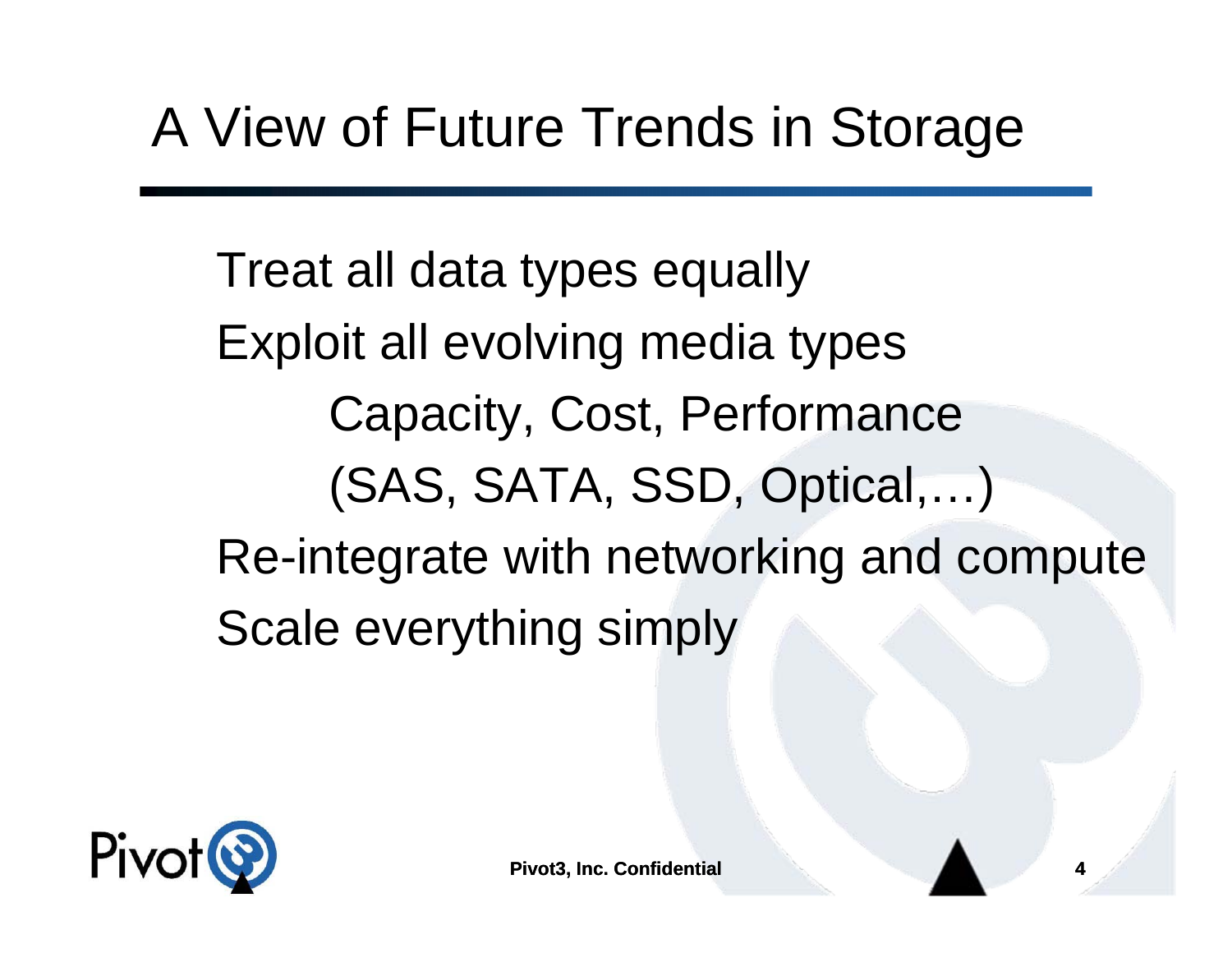The definition of "critical" includes all types of data

Data types are a "Modern Family":

**Structured** Email Images AudioVideo**Metadata** VM'sVD'sIts all "business critical"

Pivc



No performance or availability compromises Cost enables scale

**Pivot3, Inc. Confidential 5**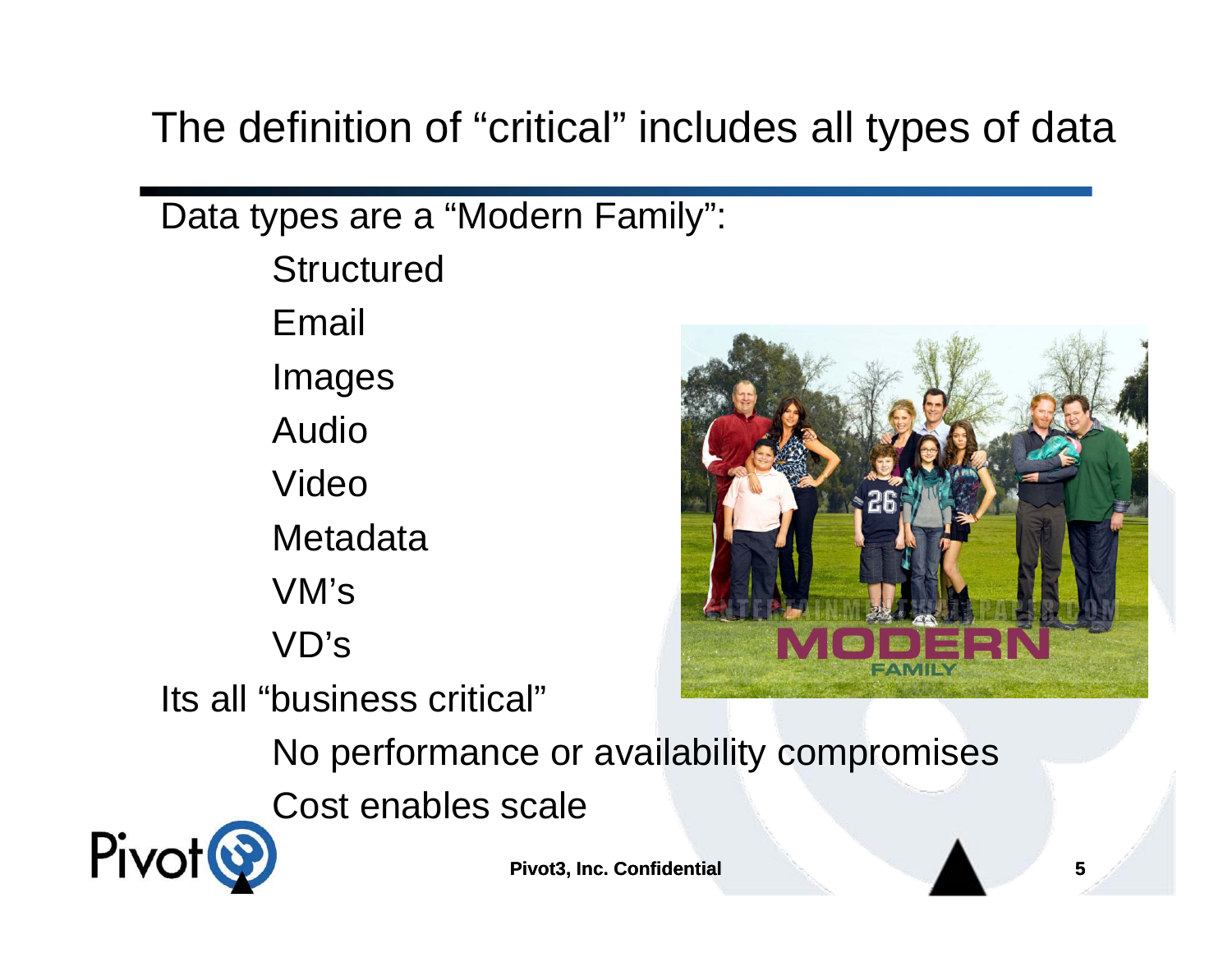# A View of Future Trends in Storage

Exploit all evolving media types simultaneously and seamlessly:

#### \$ per IOP (SSD, SAS)



#### \$ per GIG (SATA, Tape, Optical)





**Pivot3, Inc. Confidential 6**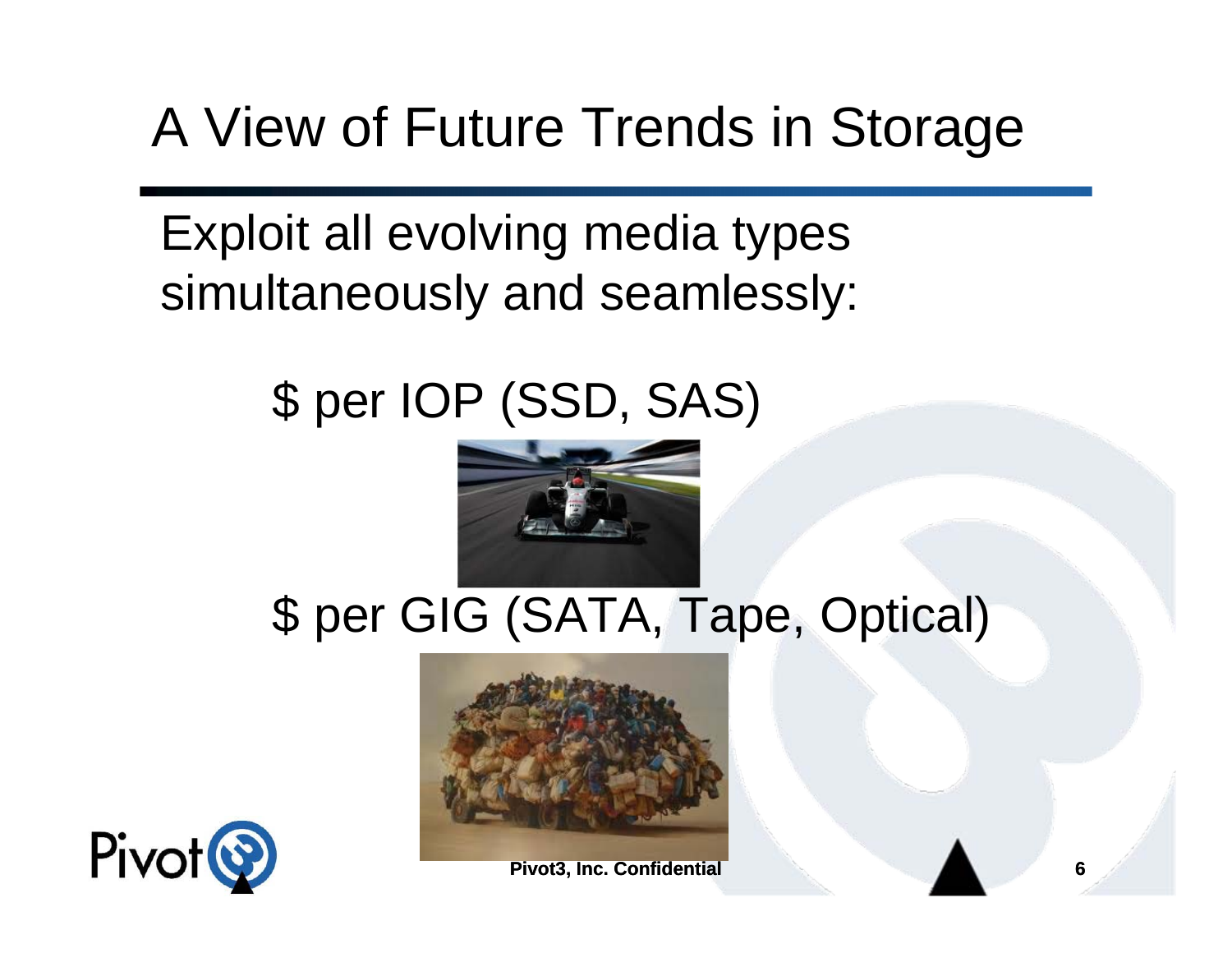### Re-integrate with networking and compute

Site C

Chin M2 tutkiç'dik Officer فراند

**Gelwink Kay** Liste Airport Manageme

IF Suscepts

Site B

- We don't build our own TV's anymore
- Why would we integrate our own infrastructure?



#### **Cisco UCS**







Exanet's ExaStore is an automated, completely scalable grid storage system specifically tailored for premedia application. It consolidates islands of storage into a single namespace and seamlessly scales to virtually any storage capacity<br>performance or bandwidth level.